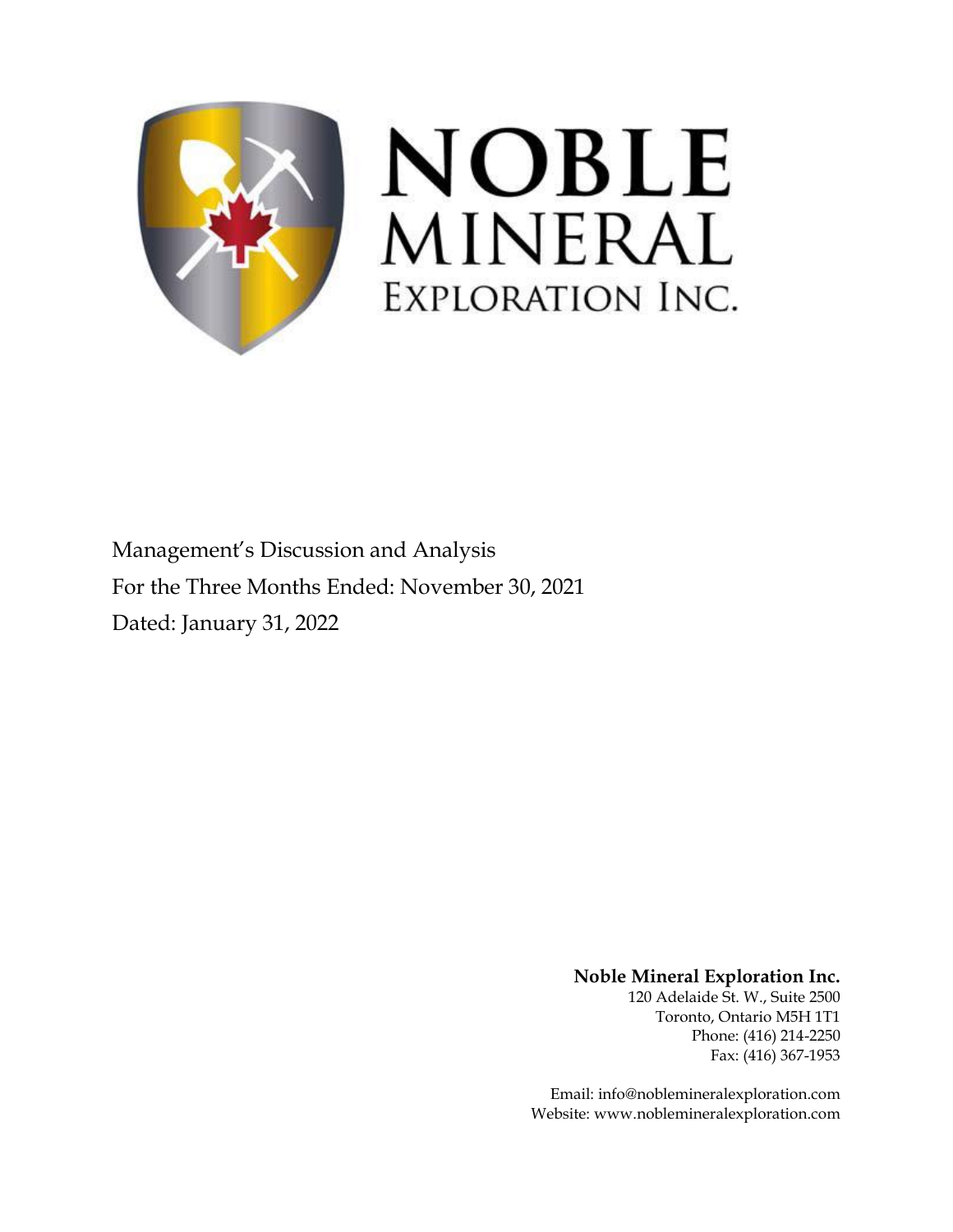# **NOBLE MINERAL EXPLORATION INC.**

MANAGEMENT DISCUSSION & ANALYSIS

*This Management's Discussion and Analysis ("MD&A") of Noble Mineral Exploration Inc. ("Noble" or "the Company") is dated January 31, 2022 and provides an analysis of the Company's performance and financial condition for the three months ended November 30, 2021, as well as an analysis of future prospects. The Board of Directors carries out its responsibility for review of this disclosure principally through its audit committee, comprised of a majority of independent directors. The audit committee reviews this disclosure and recommends its approval by the Board of Directors.* 

*This MD&A has been prepared in compliance with the requirements of National Instrument 51-102 – Continuous Disclosure Obligations. This MD&A should be read in conjunction with the Company's condensed interim consolidated financial statements for the three months ended November 30, 2021, and the Company's audited consolidated financial statements for the year ended August 31, 2021, including the*  related note disclosure. All amounts are in Canadian dollars unless otherwise specified. The financial *statements and additional information, including the Company's Certifications of Annual and Interim Filings and press releases, are available on the Canadian System for Electronic Document Analysis and Retrieval (SEDAR) at www.sedar.com or the Company's website at www.noblemineralexploration.com.* 

*This MD&A may contain forward-looking statements that are based on the Company's expectations, estimates and projections regarding its business and the economic environment in which it operates. These statements speak only as of the date on which they are made, are not guarantees of future performance and involve risks and uncertainties that are difficult to control or predict. Examples of some of the specific risks associated with the operations of the Company are set out below under "Risk Factors". Actual outcomes and results may differ materially from those expressed in these forward-looking statements and readers should not place undue reliance on such statements.*

# **OVERVIEW**

#### **Principal Business and Corporate History**

The principal business of Noble is mineral exploration and evaluation. The Company's name was changed from Hawk Precious Minerals Inc. to Hawk Uranium Inc. on March 28, 2007. On June 28, 2007, the Company's common shares began trading on the TSX Venture Exchange as a Tier 2 Mining Issuer under the symbol "HUI". The Company's shares ceased trading on the CNQ on July 11, 2007. The Company's name was changed from Hawk Uranium Inc. to Ring of Fire Resources Inc. on July 28, 2010 and the Company's common shares traded on the TSX Venture Exchange as a Tier 2 Mining Issuer under the symbol "ROF". The Company's name was changed from Ring of Fire Resources Inc. to Noble Mineral Exploration Inc. on March 2, 2012 and the Company's common shares began trading on the TSX Venture Exchange as a Tier 2 Mining Issuer under the symbol "NOB" on March 7, 2012.

To date, the Company has not earned revenue from its mineral and evaluation assets.

# **Corporate Updates**

On November 16, 2021, the Company announced the execution of an agreement for the previously announced transaction to sell additional properties from Project 81 to Canada Nickel. Pursuant to that agreement, from Project 81 holdings approximately 1,231 patented properties and single cell mining claims in Crawford, Lucas, Nesbitt, Aubin, Mahaffy, Kingsmill, Mabee, MacDiarmid, Dargavel and Bradburn Townships were sold to Canada Nickel. The transaction was designed to consolidate all of the key nickel targets from the Company's Project 81 land package such that they will be held by Canada Nickel, while allowing the Company to focus its exploration activities on gold/VMS targets in other areas of Project 81, as well as on other properties held by the Company.

The transaction closed in December 2021, at which time: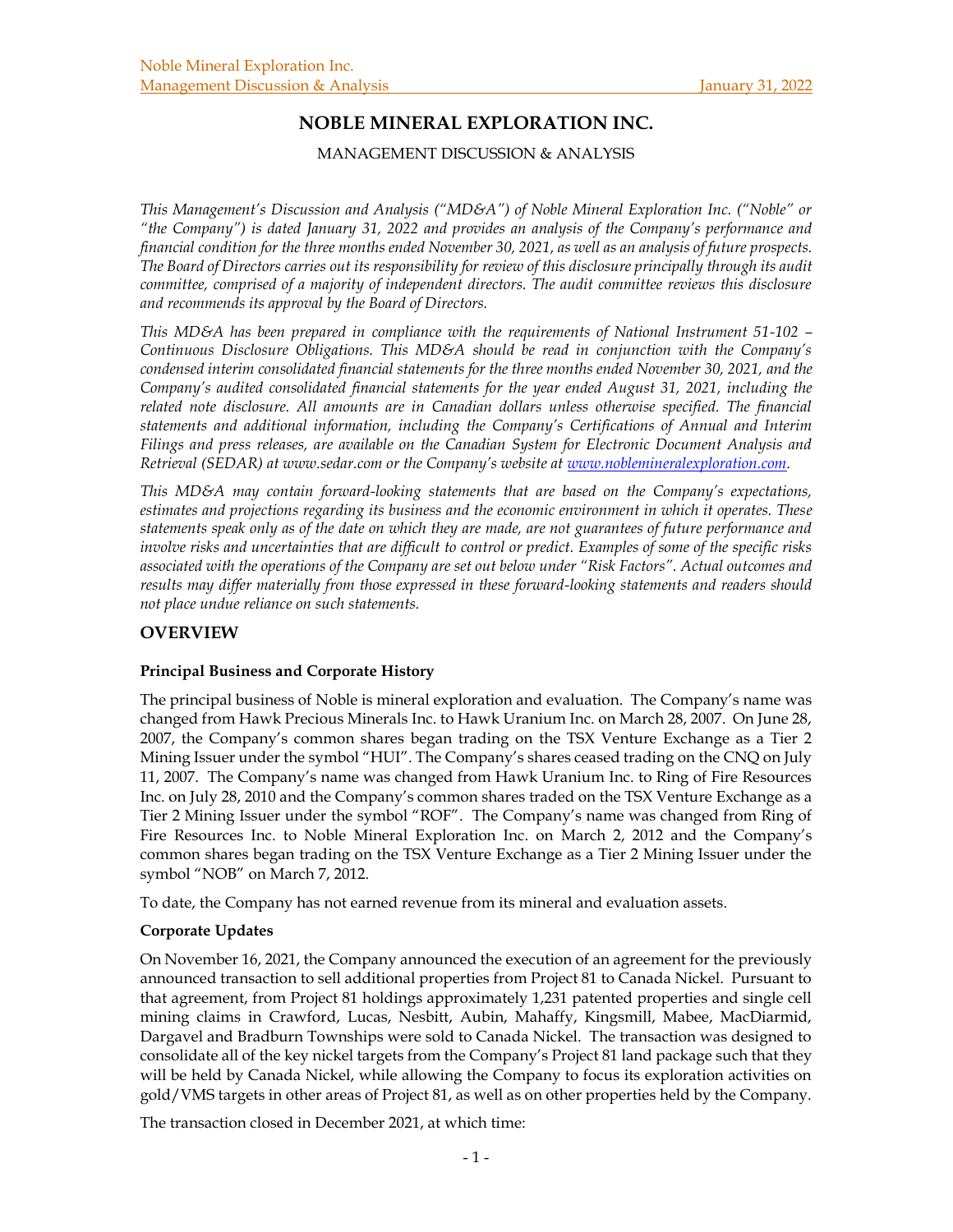- the Company transferred ownership to the applicable properties and claims to Canada Nickel;
- the Company retained a 2% net smelter returns royalty on approximately 720 claims in Mahaffy, MacDiarmid and Bradburn Townships that were grouped in three property areas, with that royalty being subject to a 50% buyback (which, if fully exercised, would reduce the Company's royalty to 1%) for a payment of \$1.5 million per property area if exercised during the first year after closing, increasing to \$2.5 million per property area if exercised during the second year after closing, and further increasing to \$5 million per property area if exercised at any time thereafter;
- the Company continued to hold the existing right to acquire a royalty of between 0.25% and 0.875% on a small number of claims in MacDiarmid Township, having acquired that right when it acquired those claims (part of the IEP Claims) earlier in 2021; and
- the Company was issued 3.5 million common shares of Canada Nickel as payment under this transaction (those shares being subject to a four-month hold period).

The Company has undertaken to distribute those 3.5 million shares of Canada Nickel as a dividend-in-kind to the Company's shareholders after the expiration of the four-month hold period. That distribution remains subject to compliance with TSXV policies and applicable laws and regulations. The record date, the distribution date, the effective ratio of Canada Nickel shares per the Company shares that will apply to the distribution and the other conditions of the distribution will be announced after the expiration of the four-month hold period.

On November 22, 2021, the Company announced it had entered into a Letter of Intent with Canada Nickel to option its mining claims in Mann, Hanna, Duff, and Reaume Townships, and to sell its patented properties in Kingsmill and Mabee Townships.

The terms of the option to earn into the mining claims in Mann, Hanna, Duff, and Reaume Townships over four years will be payments of \$400,000, delivery of 400,000 shares of Canada Nickel, and completion of \$1,700,000 of exploration work, after which the properties would be held in an 80/20 Joint Venture between Canada Nickel and the Company. The Company will also retain a 2% NSR on the staked claims that are included in the properties being optioned, while also retaining a buyback right on the third-party NSR that applies to the other optioned claims (which are IEP Claims). Both royalties are subject to certain buyback rights as to 50%.

The terms of the sale of the patented properties in Kingsmill and Mabee Townships will be the issuance of 500,000 shares of Canada Nickel to the Company.

The transactions are subject to definitive agreements being prepared and agreed to, to the approval by the Board of Directors of each party, to approval by the TSX Venture Exchange and to compliance with securities and other laws and regulations. Subsequent to November 30, 2021, the TSX Venture Exchange conditionally approved the sale of the patented properties in Kingsmill and Mabee Townships, subject to the Company obtaining shareholder approval. It is anticipated that the TSX Venture Exchange will also require shareholder approval for the option of the claims in Mann, Hanna, Duff, and Reaume Townships.

On December 23, 2021, the Company announced entered into a Vending Agreement with a two parties (the "Parties") to option or acquire 576 mining claims (the "Claims") in Central Newfoundland, covering an area totaling approximately 14,400 hectares. The property, known as Island Pond, is located within an area of Central Newfoundland that is geologically mapped as a single unit of Cambrian-Ordovician siliclastic sediments trapped between a series of nonmagnetic Devonian Plutons to the west and southeast. The Company paid \$37,440 on signing and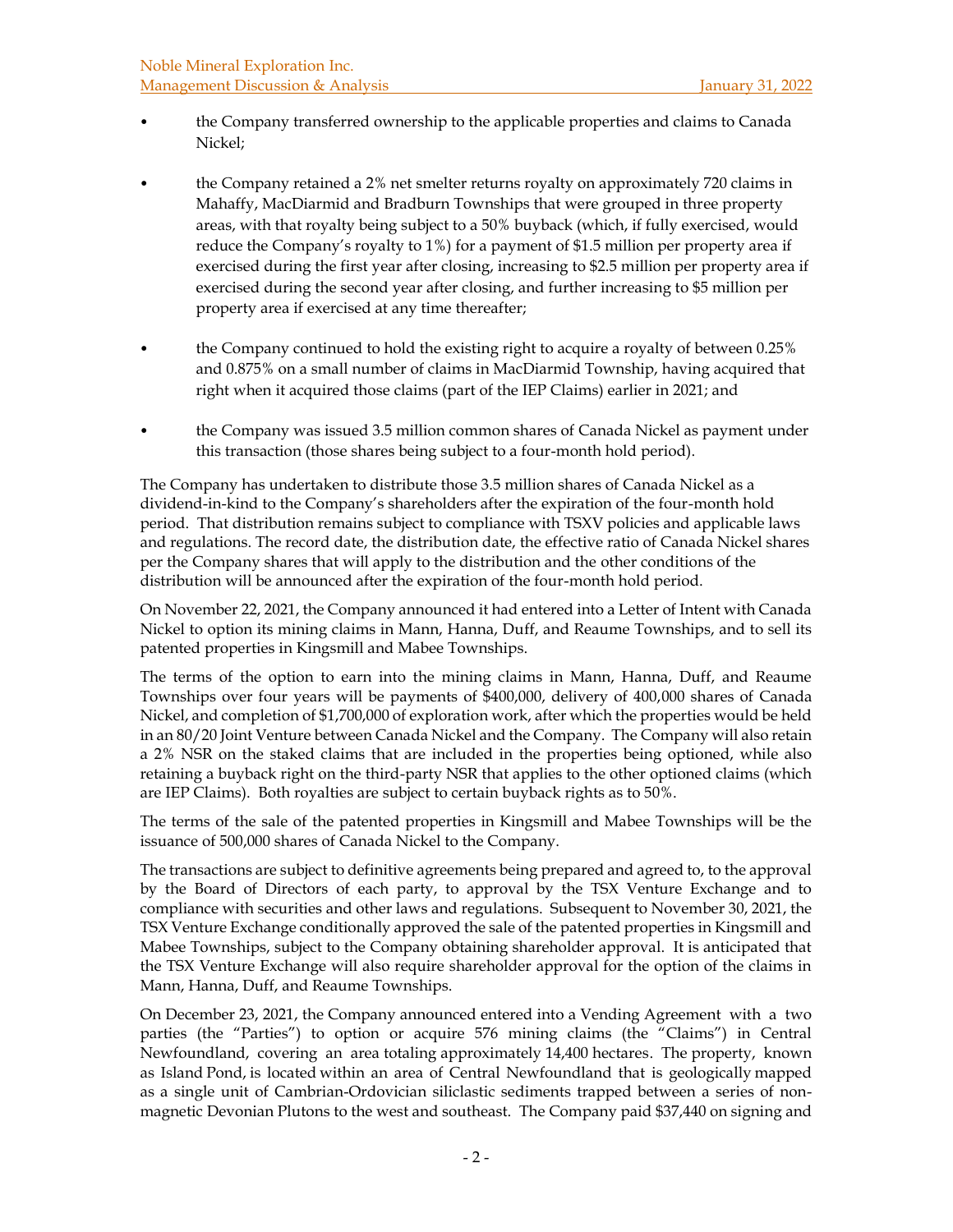issued 1,000,000 common shares of Noble, and will issue a further 1,000,000 common shares of Noble on completion of a survey. The lands are not subject to a Net Smelter Royalty.

#### **Adoption of International Financial Reporting Standards ("IFRS")**

There were no standards adopted during the three months ended November 30, 2021.

### **EXPLORATION AND EVALUATION ASSETS**

The Company's major exploration and evaluation asset is Project 81. Unless the Company acquires or develops additional material properties, the Company will be mainly dependent upon these properties. If no additional major mineral properties are acquired by the Company, any adverse development affecting this property would have a material adverse effect on the Company's financial condition and results of its operations. The Company's exploration and evaluation assets are as follows:

#### (a) Project 81, Timmins, Ontario

The Company's Project 81 is comprised of a mix of patented properties and mining claims located in the Timmins-Cochrane area of Northern Ontario. The original portion of the Company's Project 81 is comprised of patented properties located in 16 townships in the Timmins, Iroquois Falls and Smooth Rock Falls area of Northern Ontario. Over time, the Company has acquired additional mining claims that are in the vicinity of those patented properties, either by staking or through acquisitions or earn-ins from other parties.

The purchase price for the original patented properties in Project 81 consisted of \$6,500,000 in cash, 600,000 common shares of the Company and the grant to the vendor of a 5% net smelter returns royalty ("NSR") from the sale of minerals produced from the property.

At the time they were acquired, the patented properties included surface (including timber) and mineral rights, although the Company later sold the surface rights (and retained mineral rights only on the patented properties) to pay off the balance of the purchase price owed.

In 2012, the Company acquired three mining claim blocks, totaling 12 claim units, located in the Kingsmill and Aubin townships of Northern Ontario. These claim blocks are now included within the Project 81 area.

In 2013, the Company sold, for consideration of \$500,000, its buyback rights with respect to the 5% royalty retained by the vendor on the patented properties included within Project 81. The proceeds were applied to the purchase price for Project 81.

The Company subsequently acquired mining claims from Metals Creek Resources Corp. in Lucas Duff and Tully Townships that are contiguous to properties in Lucas Township that were acquired in 2011 (and included in Project 81) and have been identified by the Company as containing a gold target. The purchase price consisted of two cash payments for a total of \$50,000, and the issuance of 75,000 common shares on closing and a further issuance of 75,000 common shares on or before June 1, 2012 and the grant to the vendor of either a 10% NPI or 2% NSR with a right to repurchase 50% of either for the payment of \$1,000,000.

In 2012, the Company acquired three mining claim blocks, totaling 12 claim units, located in the Kingsmill and Aubin Townships in Northern Ontario. These claim blocks are within the Project 81 area. The purchase price for these claims was comprised of a cash payment of \$35,000 plus 60,000 common shares of the Company (ascribed a fair value of \$31,500), with the vendor retaining a 2% NSR and the Company having the right to buyback up to 1% of that NSR for a payment of \$1,000,000. The Company is also required to pay the vendor an annual advance royalty payment that currently stands at \$10,000, until the commencement of commercial production on the property acquired (and advance royalty payments being deducted from the NSR payable by the Company). The Company also retains a right of first refusal on the residual 1% NSR, should the vendor elect to sell this interest at any time. During fiscal 2017, the vendor agreed to accept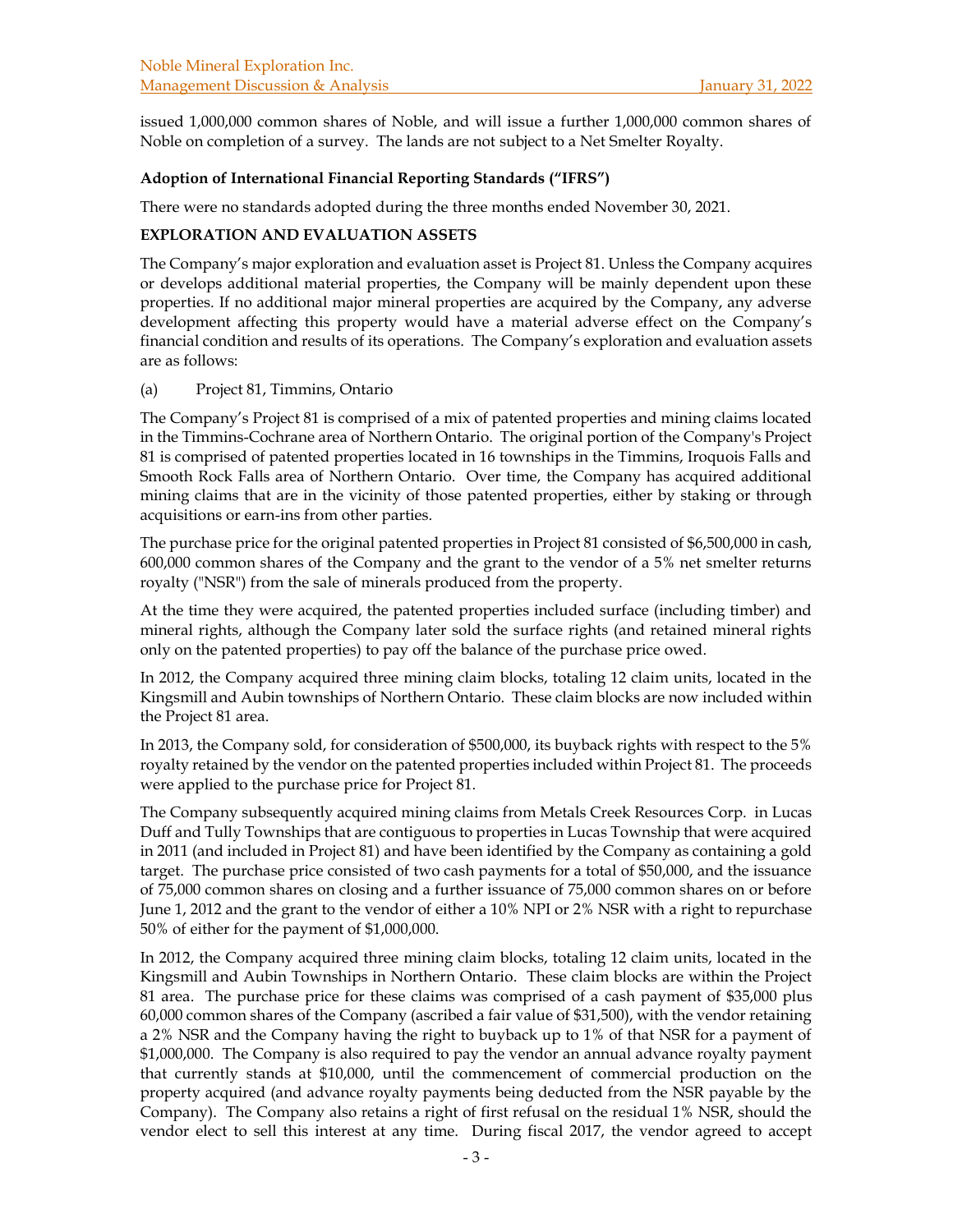common shares of the Company in lieu of cash in settlement of the 2015 and 2016 advance royalty payments.

During the year ended August 31, 2015, the Company recognized an impairment charge of \$3,645,942 against Project 81, primarily reflective of the general declines seen in commodity markets. The recoverable amount was determined based on fair value less cost of disposal which was calculated on the basis of the market capitalization of the Company. During the years ended August 31, 2021 and 2020, no impairment charges were recognized.

As announced on August 25, 2017, the Company entered into an Option and Joint Venture Agreement providing a group of private investors an option with respect to Project 81 interests within Carnegie Township. The optionees can earn a 51% interest in a portion of the subject properties located in Carnegie township by carrying out exploration expenditures of \$1 million within the first year of the arrangement. The optionees would then have the right to earn an additional 24% interest in those properties by carrying out additional exploration expenditures of \$1 million within one year after earning the initial 51% interest.

On May 4, 2018, the Company signed an Option and Joint Venture Agreement providing Spruce Ridge Resources Ltd. ("Spruce Ridge") the right to earn up to a 75% in specific target areas in the part of Project 81 lying within Crawford Township, Ontario. Pursuant to that agreement, Spruce Ridge was granted the right to earn an initial 51% interest in the subject Crawford property by (i) making a cash payment of \$50,000 (received) by an agreed deadline, (ii) making a second cash payment of \$50,000 (received) approximately six months later and (iii) incurring not less than \$300,000 of exploration expenditures in the first year of the option period and a further \$700,000 of exploration expenditures no later than the end of the first 18 months of the option. As required by that agreement, Spruce Ridge initially issued 3,000,000 Class A common shares (received and ascribed a fair value of \$90,000) to the Company, and an additional 3,000,000 common shares were later issued to the Company (received and ascribed a fair value of \$120,000). Also, as required by that agreement, Spruce Ridge issued 5,000,000 warrants (received and ascribed a fair value of \$148,000) having a term expiring five (5) years after issuance, and an additional 5,000,000 exercisable warrants (received and ascribed a fair value of \$200,000).

After earning the additional 51% interest, under the agreement Spruce Ridge had the right to earn an additional 24% undivided interest in the Crawford property by issuing 2,000,000 common shares to the Company and incurring a further \$1,000,000 of exploration expenditures within the first three years of the option period. This agreement with Spruce Right provides that the Crawford property will be operated as a participating Joint Venture.

During the year ended August 31, 2021, the Company acquired/optioned a number of miscellaneous claims that are now included in Project 81 for cash consideration of \$115,000, 900,000 common shares of the Company (issued and ascribed a fair value of \$50,000) and the issuance of 64,000 shares from its holdings of Canada Nickel (ascribed a fair value of \$211,560).

At this time, after completion of the Crawford Transaction (described below under (b)), the Crawford Annex and Concurrent Option Transaction (described below under (c)) and the Project 81 Nickel Target Consolidation Transaction (described under (i) below), the Company's holdings of patented properties and mining claims in Project 81 cover a total of approximately 40,000 hectares. A portion of those properties are subject to the transaction with Canada Nickel described below under (j).

# (b) Crawford Transaction

On November 14, 2019, the Company signed a definitive agreement to consolidate the Crawford Nickel-Sulphide Project (the "Crawford Project"), which is part of Project 81 and includes the area that had been optioned to Spruce Ridge, under the terms of an implementation agreement. The net result for the Company of the transactions under that agreement (the "Crawford Spin-out Transaction") was: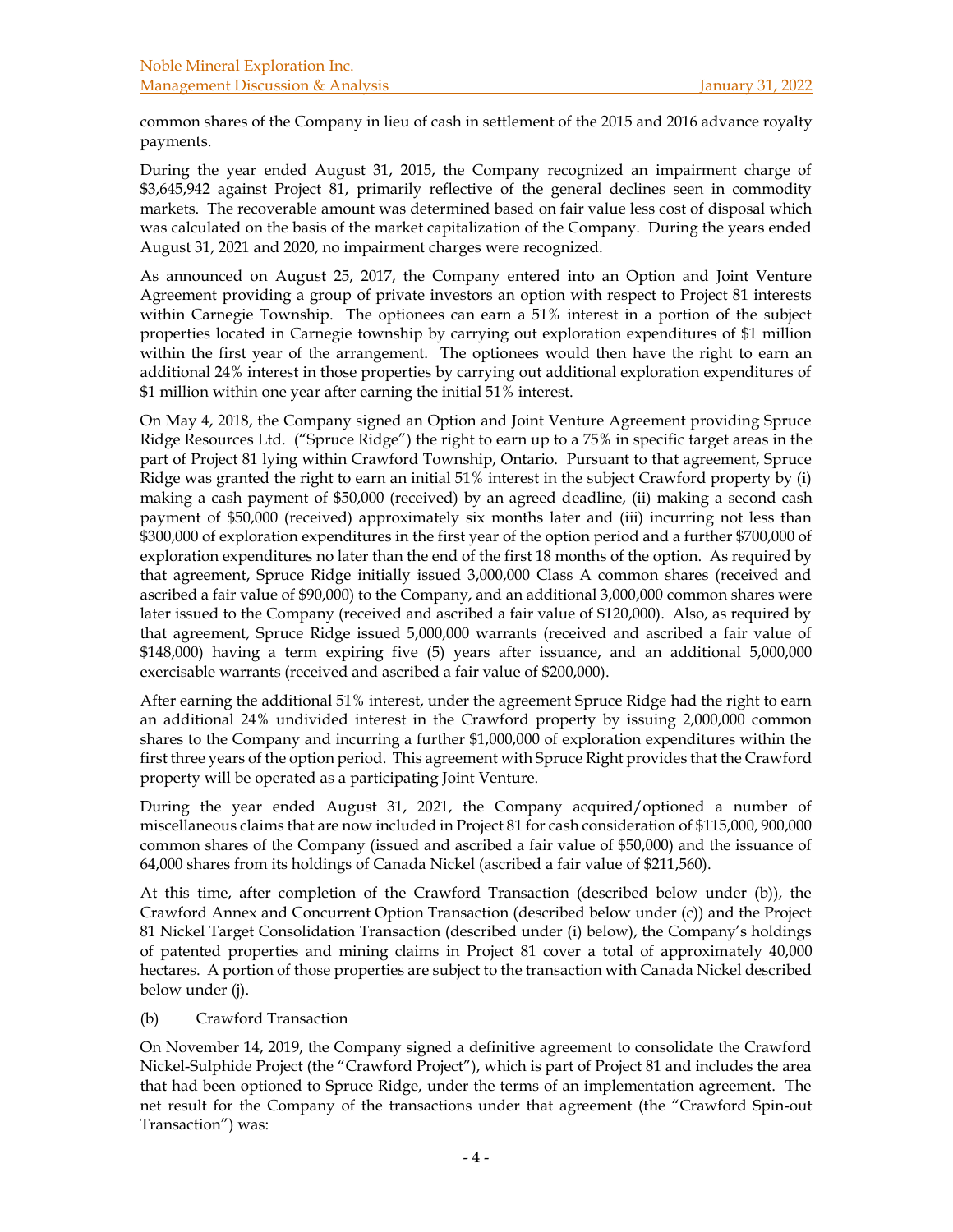- The Company received \$2 million cash and 12 million shares of Canada Nickel (ascribed a fair value of \$3,000,000) for the transfer of the Crawford Project, and at a special shareholder meeting on December 27, 2019 the Company received approval to distribute 10 million of those 12 million shares to its shareholders through a share exchange by plan of arrangement (the "Arrangement"), with the Company retaining the other 2 million shares of Canada Nickel. On February 25, 2020, the Arrangement closed and the Company proceeded to distribute 10 million common shares of Canada Nickel to its shareholders, with an ascribed fair value of \$2,500,000.
- The Company issued Spruce Ridge a \$1 million promissory note, repayable following completion of the Arrangement (repaid), and 10,000,000 common share units of the Company (each unit comprised of one common share and 1/2 common share purchase warrant, with each full warrant being exercisable at \$0.15 per share for three years). The 10 million common shares were ascribed a fair value of \$750,000, and the 5,000,000 warrants were assigned an aggregate fair value of \$319,500 using the Black-Scholes valuation model, relative value method, with the following assumptions: dividend yield 0%, expected volatility 179.30%, risk-free rate of return 1.46% and expected life of 3 years. The \$1 million promissory note payable to Spruce Ridge was unsecured, bears no interest, is due on demand. During the year ended August 31, 2020, the Company repaid this promissory note.
- The Company executed a series of agreements that resulted in the 5% royalty originally granted on the patented properties in Project 81 being reduced to a 2% royalty. In doing so, the Company issued 5,889,281 shares ascribed a fair value of \$500,000 as consideration.
- The Company received 2 million common shares of Spruce Ridge, ascribed a fair value of \$120,000.

On December 27, 2019, the Company's shareholders approved the Crawford Project and on February 25, 2020, the Arrangement closed. Professional fees associated with this transaction were \$264,740.

At the time of the Crawford transaction, the Company's chief financial officer also served as the chief financial officer for Canada Nickel. Furthermore, a director of the Company served as Canada Nickel's Vice President, Exploration.

(c) Crawford Annex and Concurrent Option Transactions

On May 22, 2020, the Company closed a transaction with Canada Nickel whereby the Company (collectively, the "Crawford Annex Transactions"): (i) transferred to Canada Nickel certain patented properties and mineral rights adjacent to the Crawford Project (referred to in the context of that transaction as the "Crawford Annex"); (ii) granted to Canada Nickel five separate options to earn an up to 80% interest in five distinct areas of the Company's Project 81; and (iii) entered into a partial assignment agreement whereby Canada Nickel would be assigned certain rights to acquire from other parties title to certain surface rights that are appurtenant to the patented mineral rights that make up part of Project 81. On May 5, 2020 at the Company's annual shareholder meeting, the Company's shareholders approved the Crawford Annex Transactions. In this transaction, the Company received \$500,000 in cash and 500,000 common shares of Canada Nickel Company Inc. (ascribed a fair value of \$615,000). Concurrently with this transaction, the Company repaid a \$250,000 loan payable to Canada Nickel. The proceeds were allocated as follows:

- i) Transfer of the Crawford Annex: \$100,000 and 100,000 Canada Nickel shares (ascribed a fair value of \$123,000). After transaction costs of \$20,321 and the underlying carrying cost of these properties of \$68,160, the Company reported gain on disposal of \$134,519.
- ii) Grant of the right to earn up to 80% interest in five distinct areas of Project 81: \$400,000 and 400,000 Canada Nickel shares (ascribed a fair value of \$492,000). After transaction costs,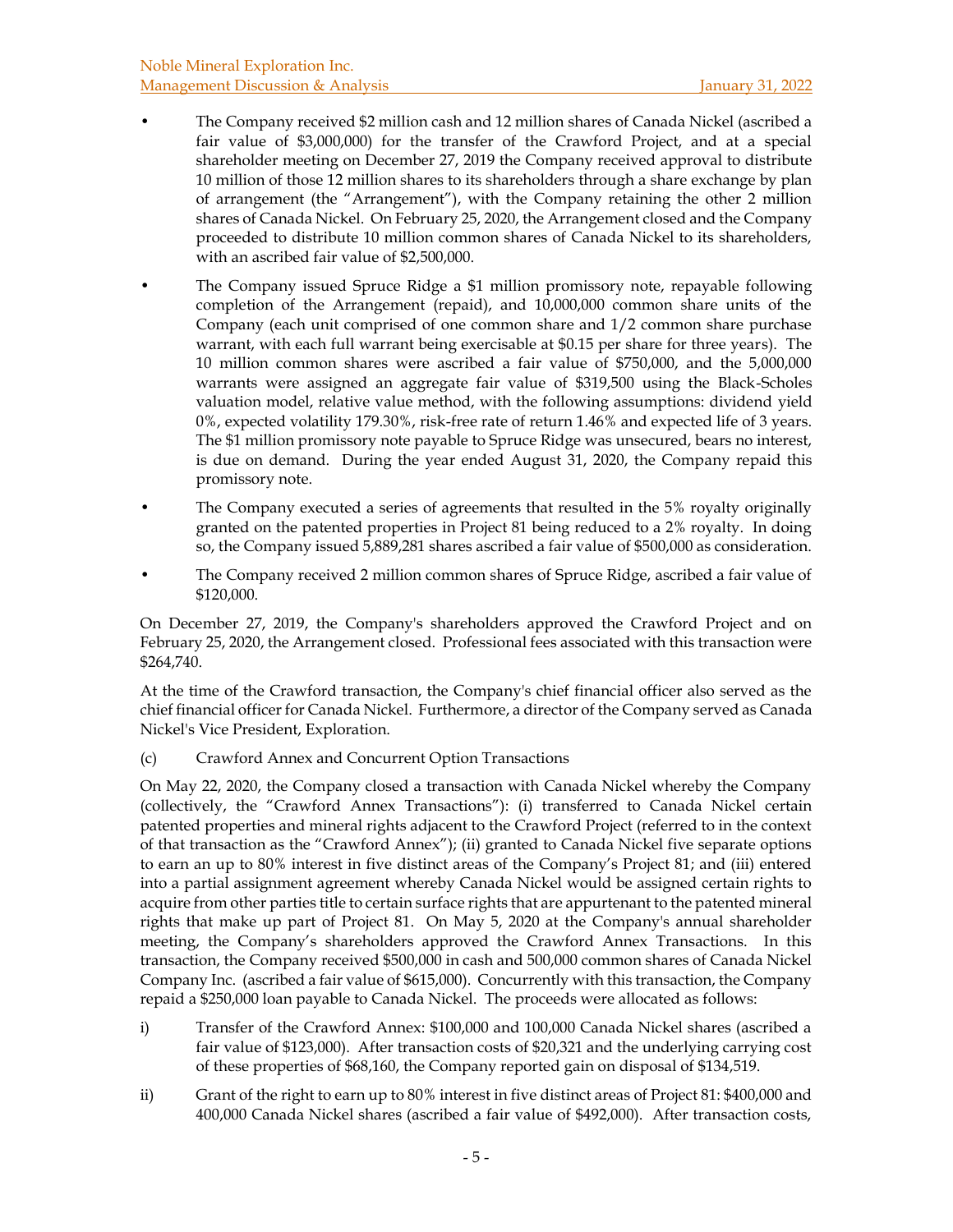\$810,717 was charged against exploration and evaluation assets, representing the value of the net consideration received for the properties under option.

### (d) Holdsworth Property

On August 25, 2020, the Company executed an agreement with MacDonald Mines Exploration Ltd. ("MacDonald") to acquire the Holdsworth gold property, located 25 kilometres northeast of Wawa, Ontario in Corbiere and Esquega Townships. As payment for this property, the Company issued 4,000,000 common shares of the Company (ascribed a fair value of \$360,000), as well as 2,000,000 warrants expiring 3 years after issuance and exercisable at \$0.15 per common share of the Company. The warrants were assigned an aggregate fair value of \$149,000 using the Black-Scholes valuation model, with the following assumptions: dividend yield 0%, expected volatility 172.41%, risk-free rate of return 0.29% and expected life of 3 years.

### (e) MacDiarmid Properties

On February 2, 2021, the Company entered into an agreement with International Explorers and Prospectors Ltd ("IEP") to acquire the 39 mining claims (the "IEP Claims") in MacDiarmid and Loveland Townships.

All 39 mining claims acquired are subject to a 0.25% net smelter returns royalty (the "First Nations Royalty"), and 4 of the mining claims acquired are also subject to a 2.0% net smelter returns royalty held by other parties (the "Existing Royalty"). Both the First Nations Royalty and the Existing Royalty will continue to apply. For the 35 mining claims that are not subject to the Exiting Royalty, a 1.75% net smelter returns royalty will be granted to IEP (the "IEP Royalty"). With respect to the Existing Royalty and IEP Royalty, the Company holds a right which, if exercised through a payment of \$1,000,000, would vest in the Company 0.25% of the Existing Royalty (out of the total 2.0%) and 0.875% of the IEP Royalty (out of the total 1.75%).

Terms of the transaction are as follows:

- payment of \$25,000 cash by the Company (paid);
- issuance of 250,000 common shares of the Company (issued and ascribed a fair value of \$32,500);
- transfer of 100,000 common shares of CNC from the Company's holdings (Transferred and ascribed a fair value of \$395,000); and
- the transfer of \$500,000 of assessment credits to IEP at any time up to December 31, 2021 (transferred).

On April 14, 2021, the Company closed an earn-in transaction with Canada Nickel with respect to the 39 IEP Claims. In exchange for the option, Canada Nickel (i) issued 200,000 common shares of CNC to the Company (received and ascribed a fair value of \$670,000), (ii) forgave the \$160,224 amount then owed by the Company to CNC (forgiven), (iii) agreed to take all steps as are commercially reasonable to transfer \$500,000 in assessment credits to the Company, and (vi) agreed that the Company retained the right to acquire a royalty of between 0.25% AND 0.87% on the IEP Claims. Under the agreement, a 60% interest would vest in Canada Nickel if the latter funded at least \$100,000 of exploration expenditures on the Claims within 18 months. An 80% interest in the Claims would vest in Canada Nickel if the latter funded at least an additional \$150,000 (for a total of \$250,000) of exploration expenditures on the IEP Claims within the first 36 months of the earnin period. In this transaction, Canada Nickel is also responsible for exploration expenditures and other costs required to maintain the Claims in good standing (and to make certain related filings). In connection with this transaction, a gain on disposition of \$377,724 was recorded on the Company's statement of comprehensive income for the year ended August 31, 2021.

# (f) Buckingham Property

On June 21, 2021, the Company acquired the Buckingham graphite property in the Outaouais region of Western Quebec. The property consists of 30 claims. The Company paid the costs of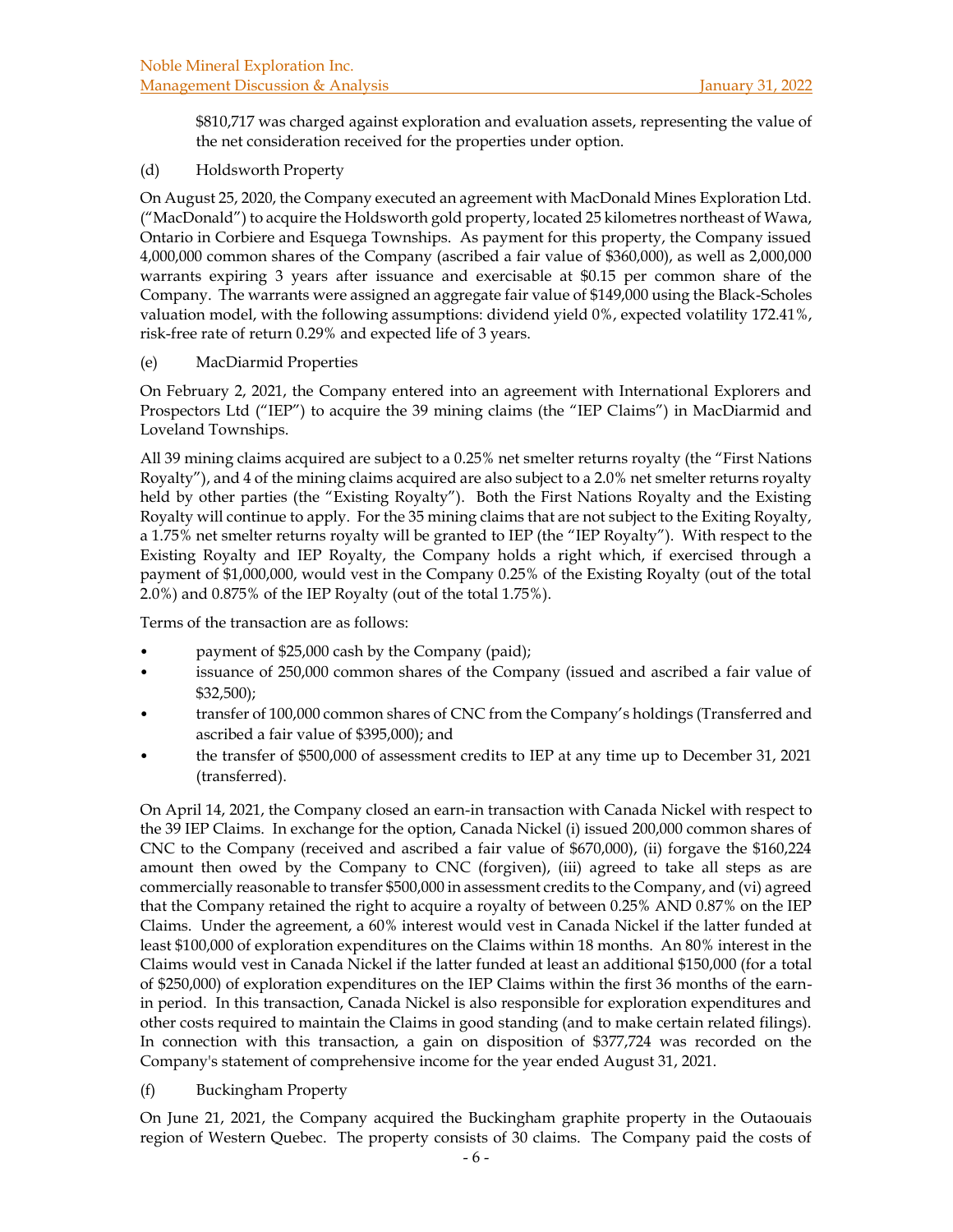staking, and reserved to the vendor a 2% NSR that will be subject to the Company's right to buyback 50% of the NSR for \$1,000,000.

(g) Cere Villebon Property

As announced on June 24, 2021, the Company acquired the Cere Villebon property near Val d'Or, Quebec. The property consists of 15 claims. As consideration for the acquisition, the Company paid the costs of staking the claims and also reserved to the vendor a 2% NSR that will be subject to the Company's right to buyback 50% of the NSR for \$1,000,000. The property is road and power accessible, located only 4 kilometers east of Highway 117, the highway that connects Montreal to Val d'Or.

(h) Laverlochere Property

On June 29, 2021, the Company acquired the Laverlochere property near Rouyn-Noranda, Quebec. The property consists of 12 claims. The property is road and power accessible, located about 100 kilometers south of Rouyn-Noranda. As consideration for the acquisition, the Company paid the costs of staking and reserved to the vendor a 2% NSR that will be subject to the Company's right to buyback 50% of the NSR for \$1,000,000.

(i) Project 81 Nickel Target Consolidation

On November 16, 2021, the Company announced the execution of an agreement for the previously announced transaction to sell additional properties from Project 81 to Canada Nickel. Pursuant to that agreement, from Project 81 holdings approximately 1,231 patented properties and single cell mining claims in Crawford, Lucas, Nesbitt, Aubin, Mahaffy, Kingsmill, Mabee, MacDiarmid, Dargavel and Bradburn Townships were sold to Canada Nickel. The transaction was designed to consolidate all of the key nickel targets from the Company's Project 81 land package such that they will be held by Canada Nickel, while allowing the Company to focus its exploration activities on gold/VMS targets in other areas of Project 81, as well as on other properties held by the Company. The transaction closed in December 2021, at which time:

- the Company transferred ownership to the applicable properties and claims to Canada Nickel;
- the Company retained a 2% net smelter returns royalty on approximately 720 claims in Mahaffy, MacDiarmid and Bradburn Townships that were grouped in three property areas, with that royalty being subject to a 50% buyback (which, if fully exercised, would reduce the Company's royalty to 1%) for a payment of \$1.5 million per property area if exercised during the first year after closing, increasing to \$2.5 million per property area if exercised during the second year after closing, and further increasing to \$5 million per property area if exercised at any time thereafter;
- the Company continued to hold the existing right to acquire a royalty of between 0.25% and 0.875% on a small number of claims in MacDiarmid Township, having acquired that right when it acquired those claims (part of the IEP Claims) earlier in 2021; and
- the Company was issued 3.5 million common shares of Canada Nickel as payment under this transaction (those shares being subject to a four-month hold period).

The Company has undertaken to distribute those 3.5 million shares of Canada Nickel as a dividend-in-kind to the Company's shareholders after the expiration of the four-month hold period. That distribution remains subject to compliance with TSXV policies and applicable laws and regulations. The record date, the distribution date, the effective ratio of Canada Nickel shares per the Company shares that will apply to the distribution and the other conditions of the distribution will be announced after the expiration of the four-month hold period.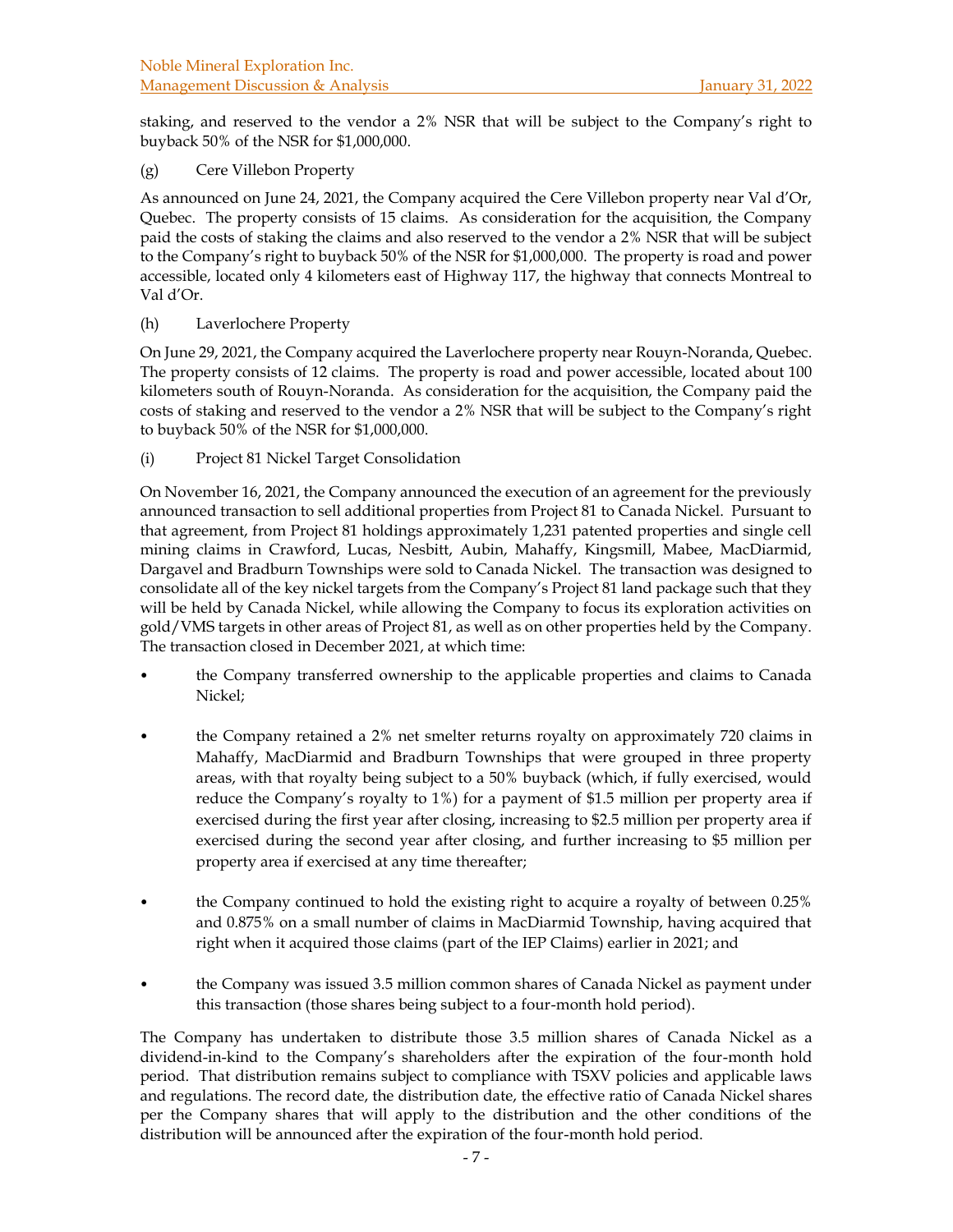(j) Option to Canada Nickel of Properties in Mann, Hana, Duff and Reaume Townships and Sale of Patented Properties in Kingsmill and Mabee Townships

As announced on November 22, 2021, the Company entered int a Letter of Intent with Canada Nickel to option its mining claims in Mann, Hanna, Duff, and Reaume Townships, and to sell its patented properties in Kingsmill and Mabee Townships.

The terms of the option to earn into the mining claims in Mann, Hanna, Duff, and Reaume Townships over four years will be payments of \$400,000, delivery of 400,000 shares of Canada Nickel, and completion of \$1,700,000 of exploration work, after which the properties would be held in an 80/20 Joint Venture between Canada Nickel and the Company. the Company will also retain a 2% NSR on the staked claims that are included in the properties being optioned, while also retaining a buyback right on the third-party NSR that applies to the other optioned claims (which are IEP Claims). Both royalties are subject to certain buyback rights as to 50%.

The terms of the sale of the patented properties in Kingsmill and Mabee Townships will be the issuance of 500,000 shares of Canada Nickel to the Company.

The transactions are subject to definitive agreements being prepared and agreed to, to the approval by the Board of Directors of each party, to approval by the TSX Venture Exchange and to compliance with securities and other laws and regulations. Subsequent to November 30, 2021, the TSX Venture Exchange conditionally approved the sale of the patented properties in Kingsmill and Mabee Townships, subject to the Company obtaining shareholder approval. It is anticipated that the TSX Venture Exchange will also require shareholder approval for the option of the claims in Mann, Hanna, Duff, and Reaume Townships.

# **SELECTED QUARTERLY INFORMATION**

The following tables show selected financial information related to the Company for the periods indicated. The information contained in these tables should be read in conjunction with the Company's financial statements. An analysis of the information contained in these tables is set out below under "Results of Operations" and "Liquidity and Capital Resources".

|                 | Net Income (Loss) |                          | Cash &                          |                               | Working                 |  |
|-----------------|-------------------|--------------------------|---------------------------------|-------------------------------|-------------------------|--|
|                 | Total             | Per Share <sup>(1)</sup> | <b>Short Term</b><br>Investment | <b>Total</b><br><b>Assets</b> | Capital<br>(Deficiency) |  |
| Quarter Ended   | \$                | S                        | ზ                               | S                             |                         |  |
| Nov. 30, 2021   | 1,695,640         | 0.01                     | 1,963,655                       | 16,741,052                    | 11,581,410              |  |
| August 31, 2021 | (1,814,683)       | (0.01)                   | 2,114,742                       | 14,617,856                    | 9,672,321               |  |
| May 31, 2021    | (82, 723)         | (0.00)                   | 1,397,105                       | 14,679,148                    | 10,034,969              |  |
| Feb. 28, 2021   | 3,591,544         | 0.02                     | 323,615                         | 13,666,642                    | 8,597,517               |  |
| Nov. 30, 2020   | (56, 610)         | (0.00)                   | \$279,928                       | 9,379,585                     | 5,451,215               |  |
| August 31, 2020 | 2,439,774         | 0.02                     | 376,663                         | 9,707,016                     | 5,560,902               |  |
| May 31, 2020    | 245,702           | 0.00                     | 432,589                         | 7,364,449                     | 3,216,449               |  |
| Feb. 29, 2020   | 1,715,998         | 0.01                     | 429,628                         | 7,196,373                     | 2,077,648               |  |
| Nov. 30, 2019   | (233,765)         | 0.00                     | 38,855                          | 4,699,194                     | 787,963                 |  |

# **Selected Quarterly Information**

(1) Basic and fully diluted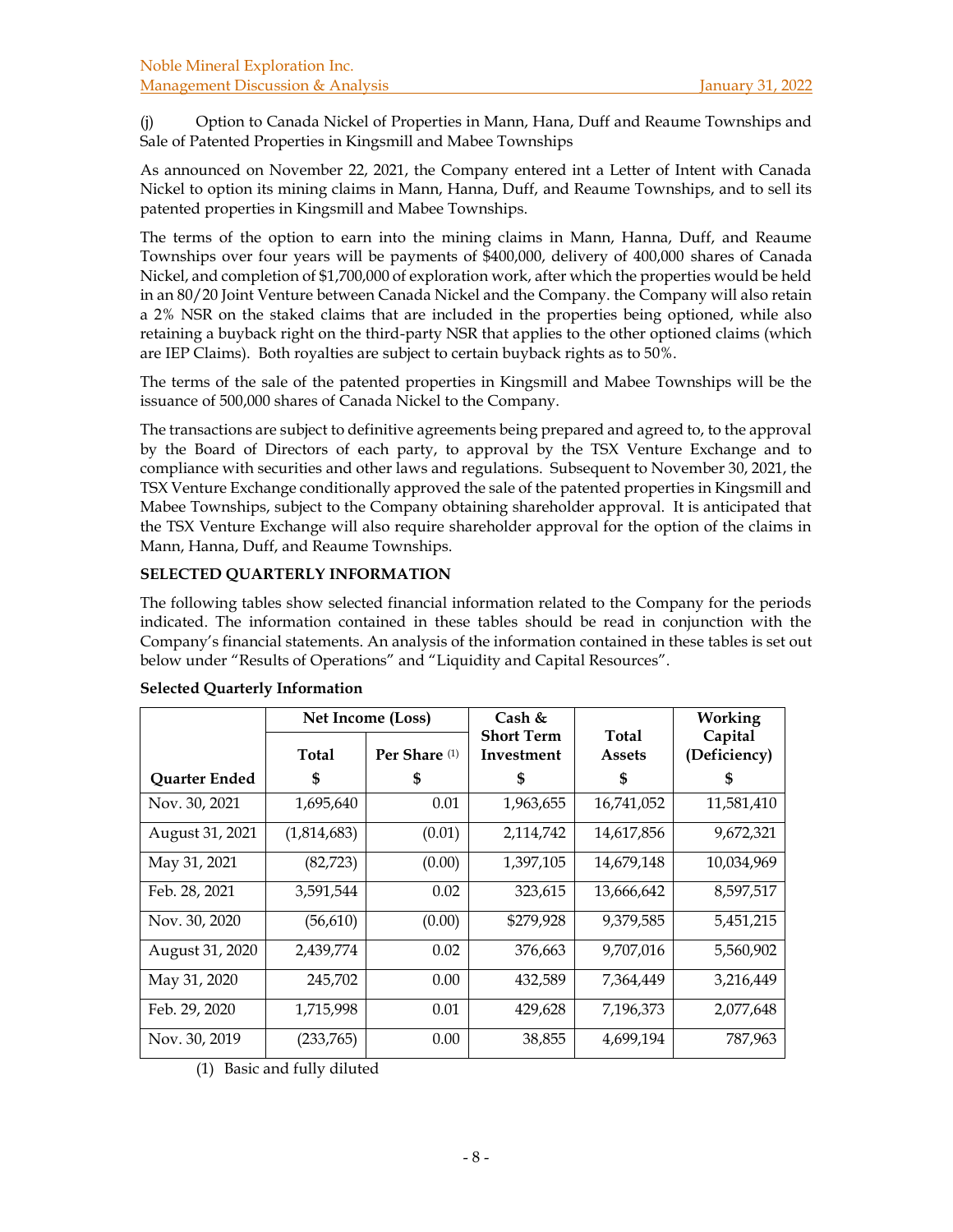# **RESULTS OF OPERATIONS**

The Company has no revenue from its exploration and evaluation assets. As a result of its activities, the Company continues to incur net losses.

Three Months Ended November 30, 2021 vs. Three Months Ended November, 2020

During the three months ended November 30, 2021, the Company's net loss totalled \$1,695,640, compared to a net loss of \$56,610 during the three months ended November 30, 2020.

The Company recognized a gain on the value of its marketable securities for the three months ended November 30, 2021 of \$1,900,070, compared with a gain \$53,825 for the three months ended November 30, 2020 driven primarily by a variance in value of the Company's holdings in Canada Nickel Company Inc. and Spruce Ridge resources.

General and administrative fees increased to \$204,430 for the three months ended November 30, 2021 from \$110,435 for the three months ended November 30, 2020. The current period saw general corporate legal costs increased to \$102,608 (three months ended November 30, 2020 - \$26,260), primarily driven by general corporate matters and work performed on various property agreements. Management fees remained static at \$19,500 compared to the three months ended November 30, 2020. Office and general increased to \$18,825 for the three months ended November 30, 2021 from \$6,169 for the comparative three months ended November 30, 2020, with the variance driven primarily by increases in directors and officer insurance costs, \$3,505 in interest costs associated with the Company's bank indebtedness, and a \$4,491 increase in travel costs, reflective of the easing of pandemic travel restrictions.

#### **Marketable Securities**

As at November 30, 2021, the Company owned several positions in Canadian junior resource companies. These investments are classified as fair value through profit and loss.

The following is a breakdown of the fair market value of marketable securities held:

|                                                                                                                                                                      | November 30,<br>August 31.<br>2021<br>2021                                                |
|----------------------------------------------------------------------------------------------------------------------------------------------------------------------|-------------------------------------------------------------------------------------------|
| Canada Nickel Company Inc. ("Canada Nickel") - shares<br>MacDonald Mines Exploration Ltd. - shares<br>Spruce Ridge Resources Ltd. ("Spruce Ridge") - shares<br>Other | \$7,815,361 \$6,234,970<br>110.520<br>165.780<br>1.980.000<br>2,340,000<br>3.966<br>1.925 |
|                                                                                                                                                                      | \$10,267,806 \$8,384,716                                                                  |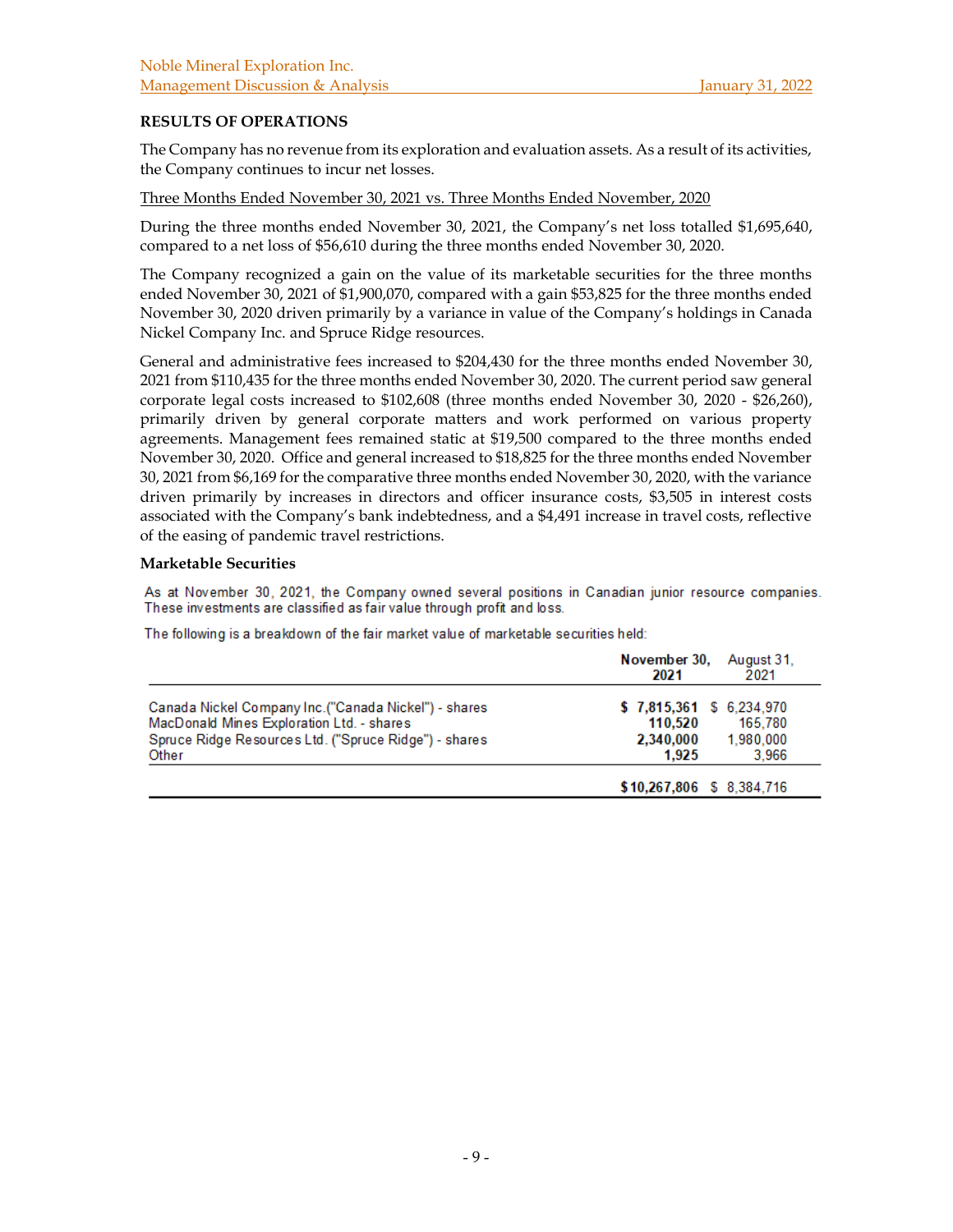#### **Exploration and Evaluation Assets**

As a result of its exploration activities, the Company had deferred \$4,402,596 (August 31, 2021 - \$4,061,645) of exploration expenditures on its exploration and evaluation assets, as follows:

|                                                               | <b>Three Months</b><br>Year  |                         |  |
|---------------------------------------------------------------|------------------------------|-------------------------|--|
|                                                               | <b>Ended</b><br>November 30, | Ended                   |  |
|                                                               | 2021                         | August 31,<br>2021      |  |
| Project 81                                                    |                              |                         |  |
| Balance, beginning of period                                  |                              | \$3,266,656 \$2,672,204 |  |
| Acquisition costs                                             | 269,542                      | 891,560                 |  |
| Surveys                                                       |                              |                         |  |
| Geologists and consultants                                    | 99,856                       | 131,092                 |  |
| Transportation and accommodation                              |                              | 2,383                   |  |
| Drilling                                                      | 66,906                       | 5,626                   |  |
| Assays                                                        |                              | 11,247                  |  |
| Disposition of exploration assets                             |                              | (452, 500)              |  |
| Other                                                         | 38                           | 5,044                   |  |
| Net proceeds received on option agreement                     | (100, 000)                   |                         |  |
|                                                               | 336,342                      | 594,452                 |  |
| Balance, end of period                                        |                              | \$3,602,998 \$3,266,656 |  |
| <b>Holds worth Property</b>                                   |                              |                         |  |
| Balance, beginning of period                                  | \$<br>509,989 \$             | 509,000                 |  |
| Acquisition costs                                             | 2,168                        | 989                     |  |
|                                                               |                              |                         |  |
| Balance, end of period                                        | \$<br>512,157 \$             | 509,989                 |  |
| <b>Buckingham Property</b>                                    |                              |                         |  |
| Balance, beginning of period                                  | \$<br>285,000 \$             |                         |  |
| Acquisition costs                                             |                              | 285,000                 |  |
| Geologists and consultants                                    | 1,800                        |                         |  |
| Transportation and accommodation                              | 641                          |                         |  |
|                                                               |                              |                         |  |
| Balance, end of period                                        | \$<br>287,441 \$             | 285,000                 |  |
|                                                               |                              |                         |  |
| <b>Total Exploration and Evaluation Assets. End of Period</b> | \$4,402,596 \$4061645        |                         |  |

#### **Capital Management**

The Company manages its capital with the following objectives:

- $\triangleright$  to ensure sufficient financial flexibility to achieve the ongoing business objectives including funding of future opportunities, and pursuit of acquisitions; and
- $\triangleright$  to maximize shareholder return through enhancing the share value.

The Company monitors its capital structure and makes adjustments according to market conditions in an effort to meet its objectives given the current outlook of the business and industry in general. The Company may manage its capital structure by issuing new shares, repurchasing outstanding shares, adjusting capital spending, or disposing of assets. The capital structure is reviewed by Management and the Board of Directors on an ongoing basis.

The Company considers its capital to be equity, comprising share capital, share-based payment reserve, warrants, deficit, and other comprehensive loss, which at November 30, 2021 totaled \$15,984,006 (August 31, 2021 - \$13,733,966).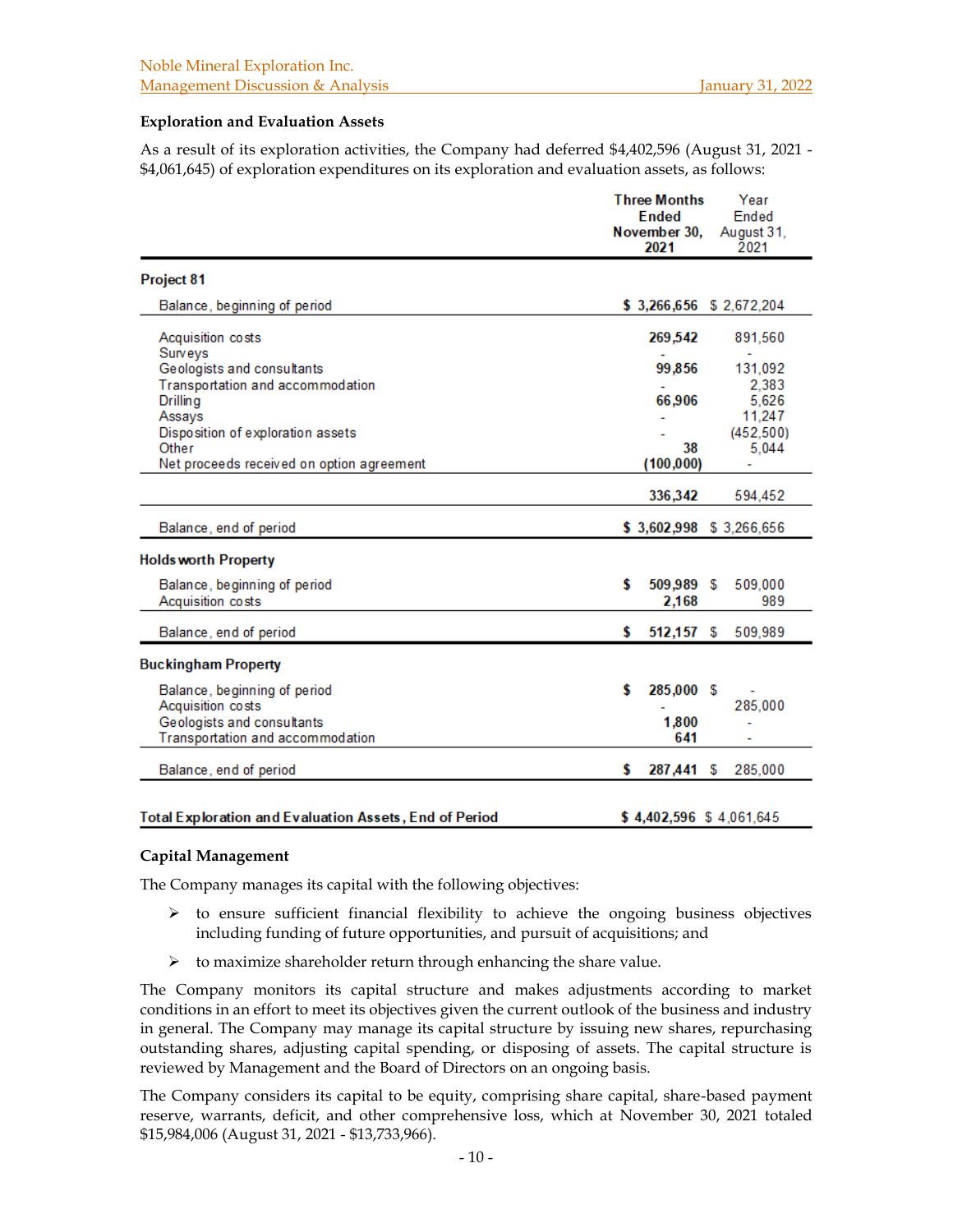The Company manages capital through its financial and operational forecasting processes. The Company reviews its working capital and forecasts its future cash flows based on operating expenditures, and other investing and financing activities. The forecast is regularly updated based on activities related to its exploration and evaluation assets. Selected information is frequently provided to the Board of Directors of the Company. The Company's capital management objectives, policies and processes have remained unchanged during the three months ended November 30, 2021.

# **Liquidity and Capital Resources**

The Company had working capital \$11,581,410 as at November 30, 2021 (August 31, 2021 – \$9,672,321). The improvement in working capital seen during the period is primarily due to the, an increase in market value of marketable securities, partially mitigated by a reduction in cash resulting from funding operations during the period.

During the three months ended November 30, 2021, the Company received \$328,400, net of costs, from the exercise of 3,756,666 warrants.

The Company has no revenue from its exploration and evaluation assets. The Company continues to seek additional sources of liquidity. In assessing whether the going concern assumption is appropriate, management takes into account all available information about the future, which is at least, but not limited to, twelve months from the end of the reporting period. The Company's ability to continue operations and fund its exploration and evaluation assets expenditures is dependent on management's ability to secure additional financing, or establishing a joint venture or disposition of assets to carry out its exploration programmes. Management is actively pursuing such additional sources of financing, and while it has been successful in doing so in the past, there can be no assurance it will be able to do so in the future. Management is aware, in making its assessment, of material uncertainties related to events or conditions that may cast significant doubt upon the entity's ability to continue as a going concern. Accordingly, they do not give effect to adjustments that would be necessary should the Company be unable to continue as a going concern and therefore to realize its assets and liquidate its liabilities and commitments in other than the normal course of business and at amounts different from those in the consolidated financial statements. These adjustments could be material. For additional comments on the Company's liquidity and capital resources, refer to Note 1 of the Annual Consolidated Financial Statements for the year ended August 31, 2021, the *"Capital Management"* section above and to the "*Subsequent Events*" and *"Risk Factors"* sections below.

#### **Events Occurring After Reporting Date**

There are no reportable events occurring after the reporting date which have not otherwise been disclosed within this document.

#### **Related Party Transactions**

The following amounts were paid or accrued as payable to officers and directors or to companies controlled by those officers and directors. These expenditures were recorded at the amounts negotiated and agreed to by the parties and are summarized below:

| Three Months Ended Nov. 30   | 2021     | 2020     |
|------------------------------|----------|----------|
| Chairman, President & CEO    | \$15,000 | \$15,000 |
| Vice President Exploration & |          |          |
| Project Development          | 30,000   | 15,000   |
| Chief Financial Officer      | 4,500    | 4,500    |
| Corporate Secretary          | 10,500   | 10,500   |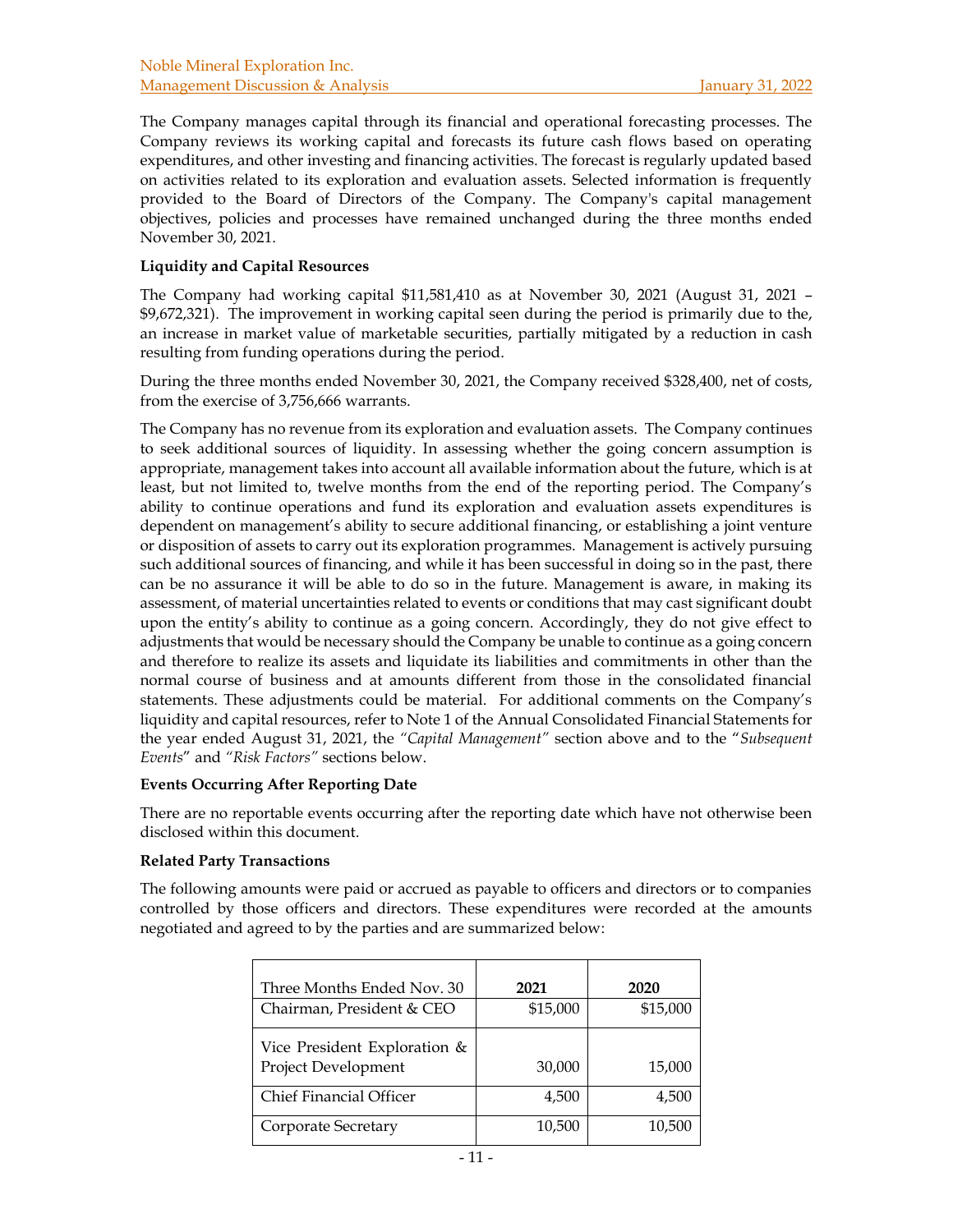During the three months ended November 30, 2021, the Company incurred an aggregate of \$49,500 (three months ended November 30, 2020 - \$34,500) in management fees to three officers for administering the Company's affairs. Of these amounts, \$30,000 (three months ended November 30, 2020 - \$15,000) was capitalized to exploration and evaluation assets, and \$19,500 (three months ended November 30, 2020 - \$19,500) was included in management fees. As at November 30, 2021, \$4,954 (August 31, 2021 - \$78,465) pertaining to fees and ancillary expense reimbursements were included in accounts payable and accrued liabilities. Officers of the Company were reimbursed for out of pocket expenses that occurred in the normal course of operations.

During the three months ended November 30, 2021, the Company accrued or paid professional fees of \$102,608 (three months ended November 30, 2020 - \$26,260) for legal advice and related services to a legal firm, Ormston List Frawley LLP, from which an officer of the Company is a partner. Approximately \$10,500 (three months ended November 30, 2020 - \$10,500) of that amount is attributable to the services of the Company's Secretary and for related corporate secretarial services, and the remaining \$92,108 (three months ended November 30, 2020 - \$15,760) is attributable to services of other lawyers and legal professionals at Ormston List Frawley LLP. As at November 30, 2021, \$9,128 (August 31, 2021 - \$83,772) pertaining to legal fees were included in accounts payable and accrued liabilities. The Company's outstanding common shares trade on the TSX Venture Exchange under the symbol NOB and to the knowledge of directors and officers of the Company, the Company's outstanding common shares are widely held.

The above noted transactions are in the normal course of business and are measured at fair value, except as noted, and approved by the Board of Directors in strict adherence to conflict of interest laws and regulations.

### **Off-Balance Sheet Transactions**

The Company has not entered into any off-balance sheet arrangements.

# **Proposed Transactions**

As is typical of the minerals exploration and development industry, the Company continues to review property and competitor company information in search of future opportunities in terms of new property acquisitions and business partnerships.

# **ACCOUNTING POLICIES AND CRITICAL ACCOUNTING ESTIMATES**

#### **Statement of Compliance**

The unaudited condensed interim consolidated financial statements were prepared in accordance with International Accounting Standard 34, Interim Financial Reporting. Accordingly, they do not include all of the information required for full annual financial statements required by International Financial Reporting Standards ("IFRS") as issued by the International Accounting Standards Board ("IASB") and interpretations issued by International Financial Reporting Interpretations Committee ("IFRIC").

# **RISK FACTORS**

Noble Mineral's business of exploring mineral resources involves a variety of operational, financial and regulatory risks that are typical in the natural resource industry. In addition to considering the information disclosed in the financial statements and in the other publicly filed documentation regarding the Company available at www.sedar.com, the reader should carefully consider the following information. Any of these risk elements could have material adverse effects on the business of the Company. The Company attempts to mitigate these risks and minimize their effect on its financial performance, but there is no guarantee that the Company will be profitable in the future, and the Company's common shares should be considered speculative.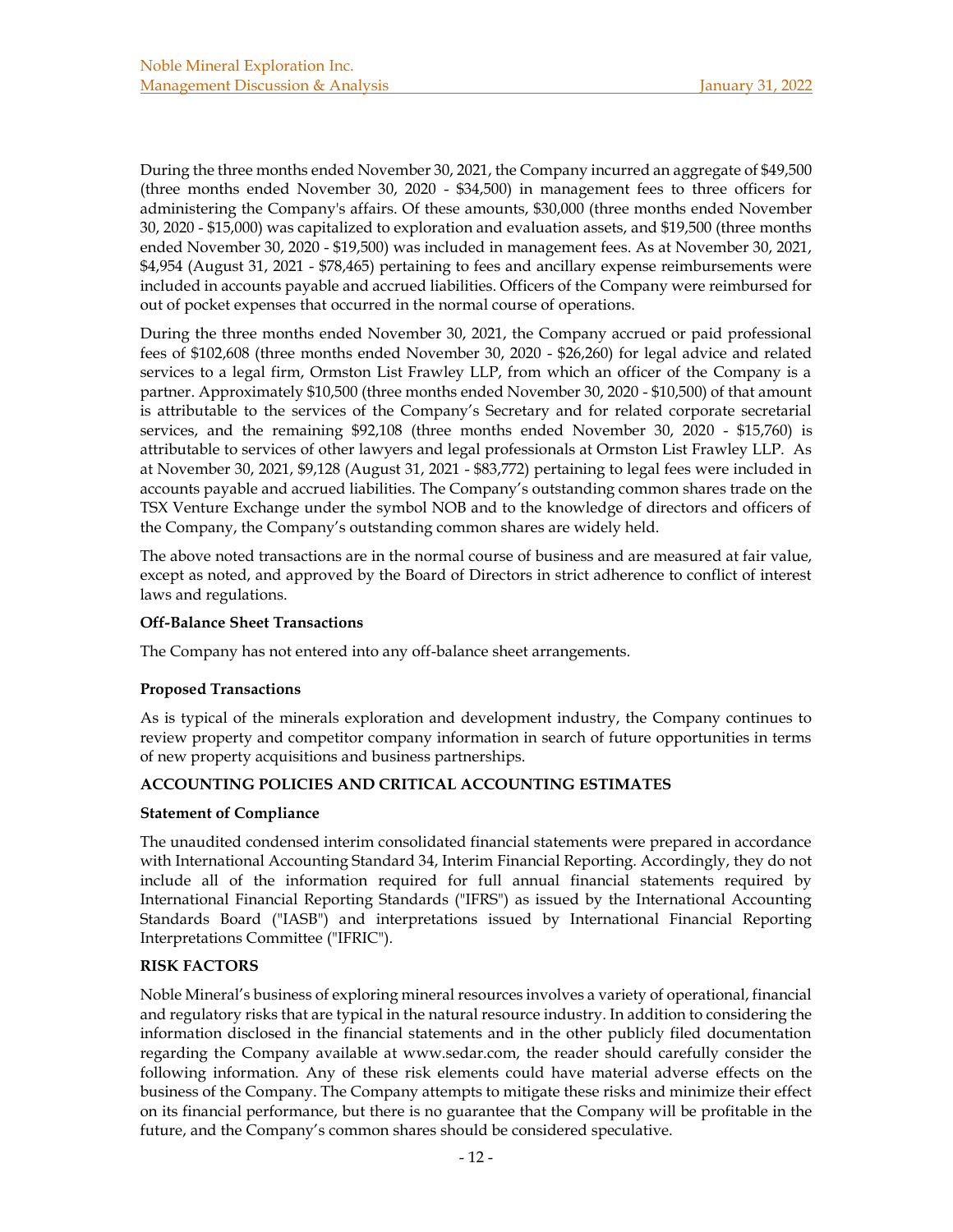### Mineral Resources

As of the date of this Management Discussion & Analysis, no mineral resources as defined by National Instrument 43-101 had been established at the Company's projects. There is no certainty that further exploration and development will result in the definition of mineral resources, or mineral reserves at the Company's projects.

### **Permitting Requirements**

The Company and/or its partners are, from time to time, required to obtain certain permits, licenses or consents in order to operate its business. There is no guarantee as to whether or when such permits, licenses or consents will be granted or renewed as applicable.

### **Commodity Price Volatility**

The price of various resource commodities that the Company intends to exploit and subsequently market can fluctuate drastically and is beyond the Company's control.

### **Title to Mineral Properties**

Acquisition of title to mineral properties is a very detailed and time-consuming process. Title to, and the area of, mineral properties may be disputed or impugned. Although the Company has investigated its title to the mineral properties for which it holds concessions or mineral leases or licenses, there can be no assurance that the Company has valid title to such mineral properties or that its title thereto will not be challenged or impugned. The Company obtained title insurance on the patented properties that are included in its Project 81 when it first acquired those properties. A successful claim that the Company does not have title to a mineral property could cause the Company to lose its rights to mine that property, perhaps without compensation for its prior expenditures relating to the property.

# **Additional Disclosure for Venture Issuers Without Significant Revenue**

General and administrative expense is comprised of the following:

| For the three months ended November 30,                                                                                  | 2021 |                                                     | 2020                                          |  |
|--------------------------------------------------------------------------------------------------------------------------|------|-----------------------------------------------------|-----------------------------------------------|--|
| Accounting and corporate services<br>Office and general<br>Management fees<br>Professional fees<br>Shareholder relations | 5    | $9,839$ \$<br>18.825<br>19,500<br>134,934<br>21.332 | 10,032<br>6,169<br>19,500<br>55.260<br>19.474 |  |
|                                                                                                                          |      | 204.430                                             | 110.435                                       |  |

See also selected annual information narrative on page 12.

#### **Mineral Exploration and Exploitation**

Mineral exploration and exploitation involves a high degree of risk. Few properties that are explored are ultimately developed into producing mines. Unusual or unexpected formations, formation pressures, fires, power outages, labour disruptions, flooding, explosions, tailings impoundment failures, cave-ins, landslides and the inability to obtain adequate machinery, equipment or labour are some of the risks involved in mineral exploration and exploitation activities. The Company has relied on and may continue to rely on consultants and others for mineral exploration and exploitation expertise. Substantial expenditures are required to establish mineral reserves and resources through drilling, to develop metallurgical processes to extract the metal from the ore and, in the case of some properties, to develop the mining and processing facilities and infrastructure at any site chosen for mining, or to upgrade existing infrastructure. There can be no assurance that the funds required to exploit any mineral reserves and resources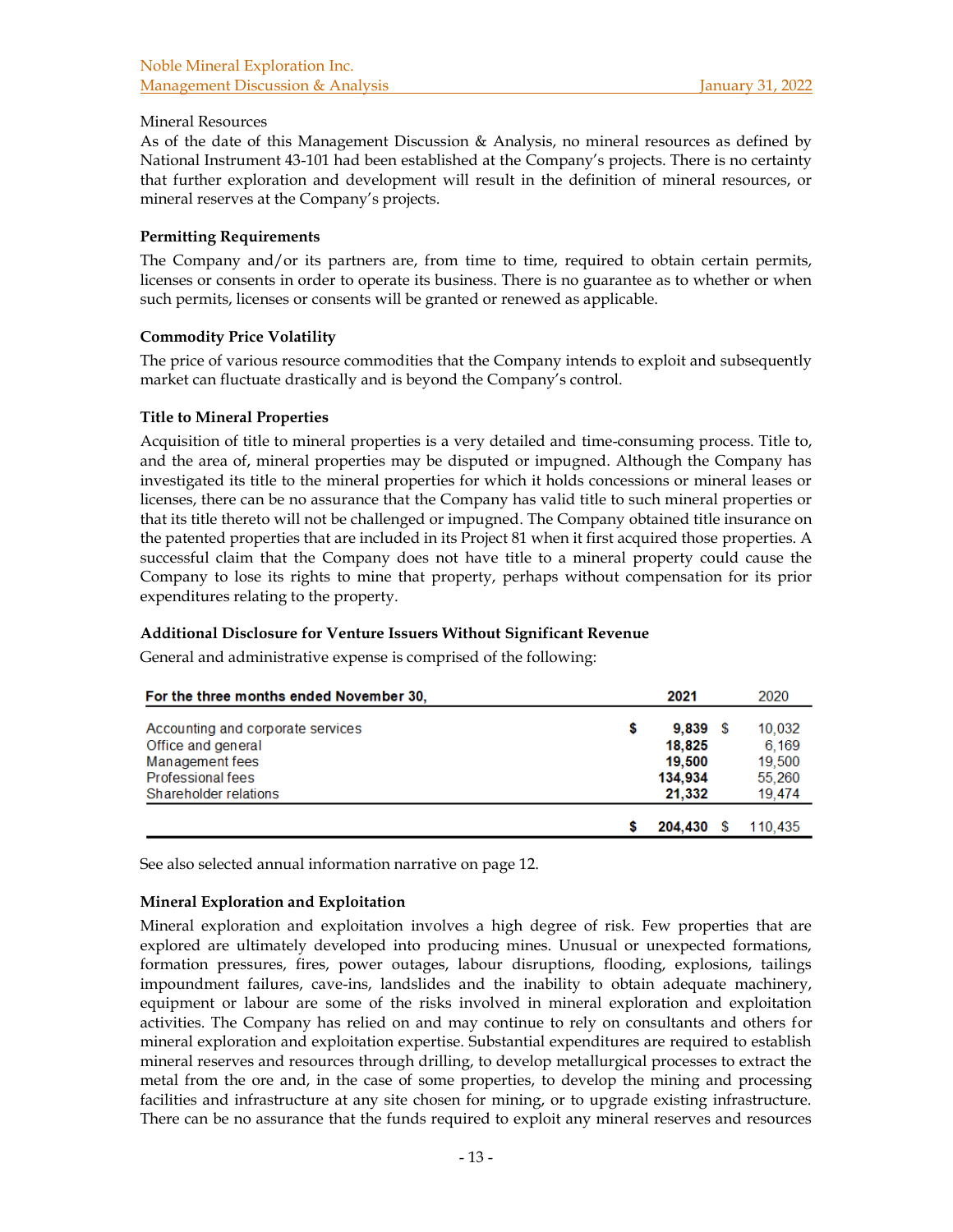discovered by the Company will be obtained on a timely basis or at all. The economics of exploiting mineral reserves and resources discovered by the Company are affected by many factors, many outside the control of the Company, including the cost of operations, variations in the grade of ore mined and metals recovered, price fluctuations in the metal markets, costs of processing equipment, and other factors such as government regulations, including regulations relating to royalties, allowable production, importing and exporting of minerals and environmental protection. There can be no assurance that the Company's mineral exploration and exploitation activities will be successful.

### **Uninsurable Risks**

Mineral exploration and exploitation activities involve numerous risks, including unexpected or unusual geological operating conditions, rock bursts, cave-ins, fires, floods, earthquakes and other environmental occurrences and political and social instability. It is not always possible to obtain insurance against all such risks and the Company may decide not to insure against certain risks as a result of high premiums or other reasons. Should such liabilities arise, they could negatively affect the Company's profitability and financial position and the value of the common shares of the Company. The Company does not maintain insurance against environmental risks.

### **Covid-19**

The outbreak of the novel strain of coronavirus, specifically identified as "COVID-19", has resulted in governments worldwide enacting emergency measures to combat the spread of the virus. These measures, which include the implementation of travel bans, self-imposed quarantine periods and social distancing, have caused material disruption to businesses globally resulting in an economic slowdown. Global equity markets have experienced significant volatility and weakness. Governments and central banks have reacted with significant monetary and fiscal interventions designed to stabilize economic conditions. The duration and impact of the COVID-19 outbreak is unknown at this time, as is the efficacy of the government and central bank interventions. It is not possible to reliably estimate the length and severity of these developments and the impact on the financial results and condition of the Company and its operating subsidiaries in future periods.

Due to the worldwide COVID-l9 outbreak, material uncertainties may come into existence that could influence management's going concern assumption. Management cannot accurately predict the future impact COVID-19 may have on:

- Demand for base metals
- The severity and the length of potential measures taken by governments to manage the spread of the virus and their effect on labour availability and supply lines;
- Availability of essential supplies;
- Global oil prices;
- Purchasing power of the Canadian dollar; and
- Ability to obtain funding.

At the date of the approval of these consolidated financial statements, the Canadian government has not introduced measures which impede the activities of the Company. Management believes the business will continue and accordingly, the current situation bears no impact on management's going concern assumption. However, it is not possible to reliably estimate the length and severity of these developments and the impact on the financial results and condition of the Company in future periods.